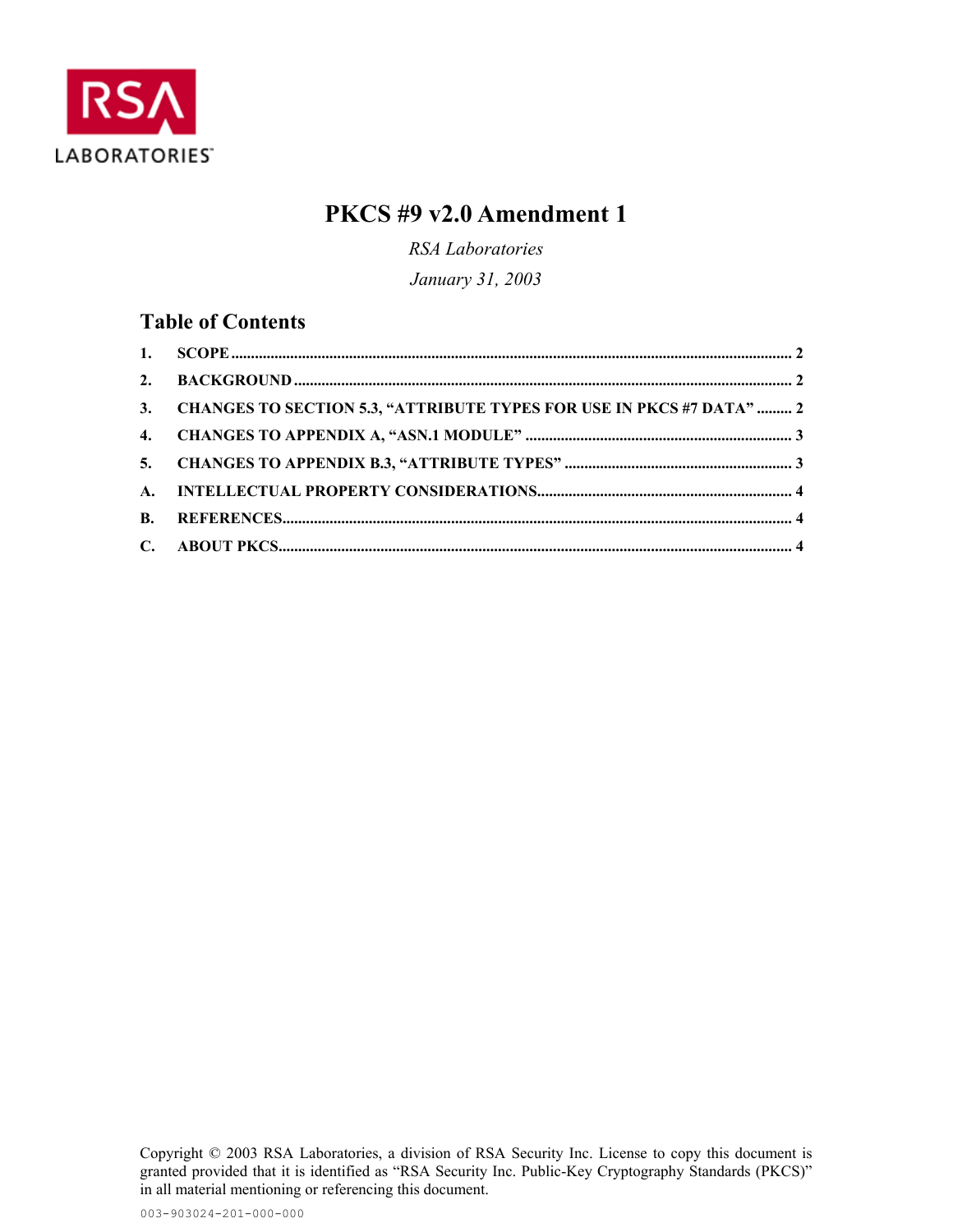#### <span id="page-1-0"></span>**1. Scope**

This amendment documents the changes to PKCS #9 v2.0 [\(\[3\]\)](#page-3-1) needed to protect signers using tokens with presentation capabilities (such as Personal Trusted Devices [\[2\]\)](#page-3-2) from certain attacks. It does so by defining a new authenticated attribute.

# **2. Background**

PKCS #11 v2.11 Amendment 1 [\[4\],](#page-3-3) introduced the concept of Personal Trusted Devices (PTDs) and a signature mechanism, CKM\_CMS\_SIG, aimed to allow users to benefit from such devices. A PTD that receives a message to sign through this mechanism may, depending on the message's content type [\[1\],](#page-3-4) be able to securely present the message to the signer before asking for authorization.

When the message to sign is not a MIME message  $([1])$  itself, the recipient will have to rely on the caller's stated content type when determining the presentation mechanism. Since the stated content type is not included in the signature, there is a possibility for an attack where the caller may take advantage of differences in presentation mechanisms for various content types in the PTD.

By defining an (authenticated) attribute intended to carry the alleged content type, this amendment presents one method to protect against such attacks. Note that for this method to succeed, a PTD must not allow the caller to assign the value of this attribute directly; the value must be the caller's *stated* content type, which was used by the PTD to decide on a particular presentation mechanism.

# **3. Changes to Section 5.3, "Attribute types for use in PKCS #7 data"**

*[Add a new section 5.3.7 as follows:]*

#### **5.3.7 Alleged content type**

The **allegedContentType** attribute type specifies the MIME Content-Type provided by the party requesting a signature on a message. It is intended for use in **SignedData** values, and must be an authenticated attribute.

```
allegedContentType ATTRIBUTE ::= { 
      WITH SYNTAX AllegedContentType 
      EQUALITY MATCHING RULE caseIgnoreMatch 
      SINGLE VALUE TRUE 
       ID pkcs-9-at-allegedContentType
```
#### **}**

#### **AllegedContentType ::= UTF8String**

As indicated, the attribute must have a single attribute value.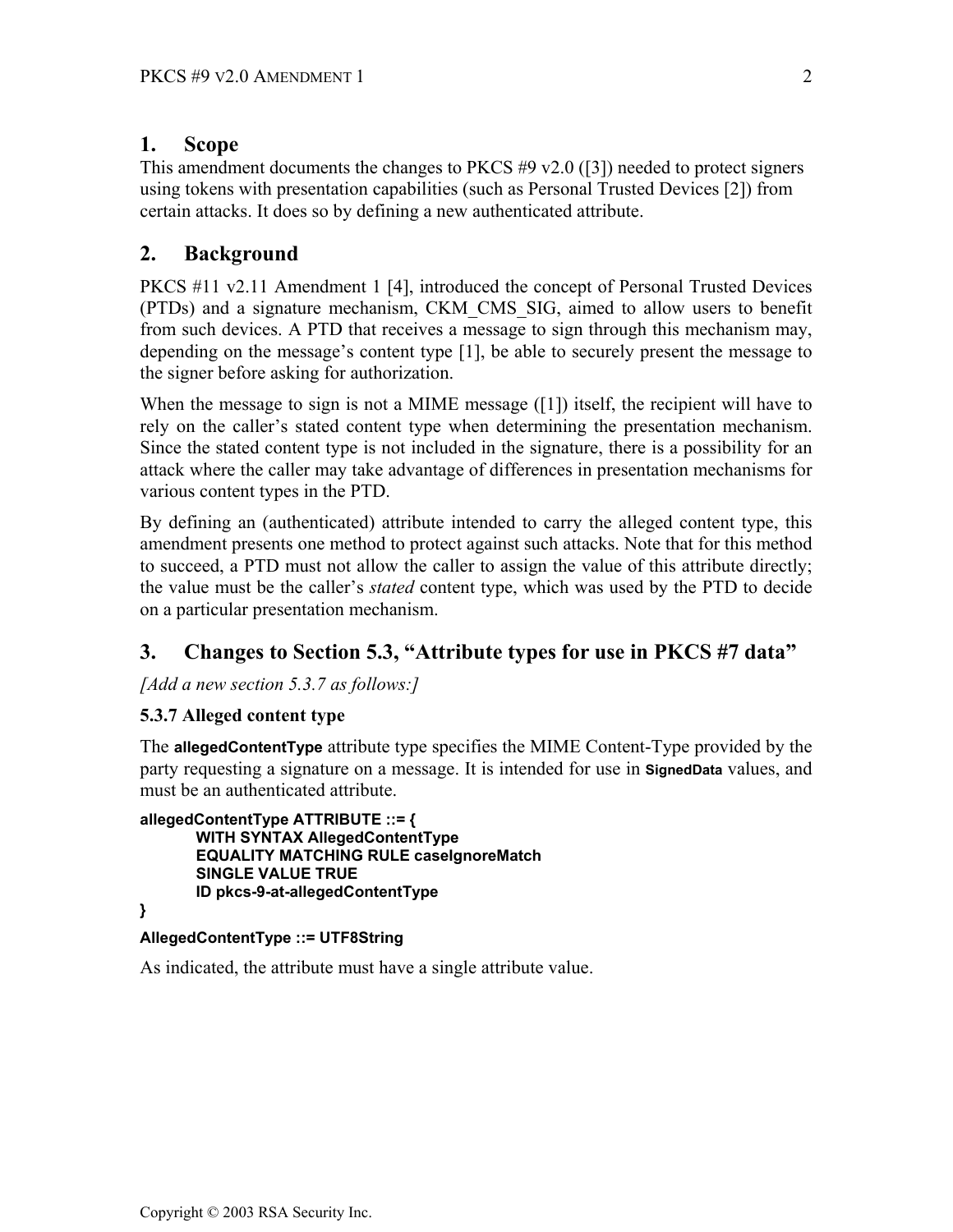### <span id="page-2-0"></span>**4. Changes to Appendix A, "ASN.1 module"**

*[Add the following ASN.1 value assignment right after the pkcs-9-at-pkcs7PDU value assignment:]*

#### **pkcs-9-at-allegedContentType OBJECT IDENTIFIER ::= {pkcs-9-at 6}**

*[Add the following ASN.1 type definitions right after the counterSignature type definition:]*

**allegedContentType ATTRIBUTE ::= { WITH SYNTAX AllegedContentType EQUALITY MATCHING RULE caseIgnoreMatch SINGLE VALUE TRUE ID pkcs-9-at-allegedContentType** 

**}** 

**AllegedContentType ::= UTF8String** 

### **5. Changes to Appendix B.3, "Attribute types"**

*[Add a new section B.3.19 as follows:]*

#### **B.3.19 allegedContentType**

In the (highly unlikely) event that this attribute is to be stored in a directory, it is to be stored and requested in binary form, as allegedContentType; binary. Attribute values shall be stored as binary (BER- or DER-encoded) data.

```
( 
       1.2.840.113549.1.9.25.6 
       NAME 'allegedContentType' 
       DESC 'PKCS #7 alleged content type' 
       SYNTAX 1.3.6.1.4.1.1466.115.121.1.15 
)
```